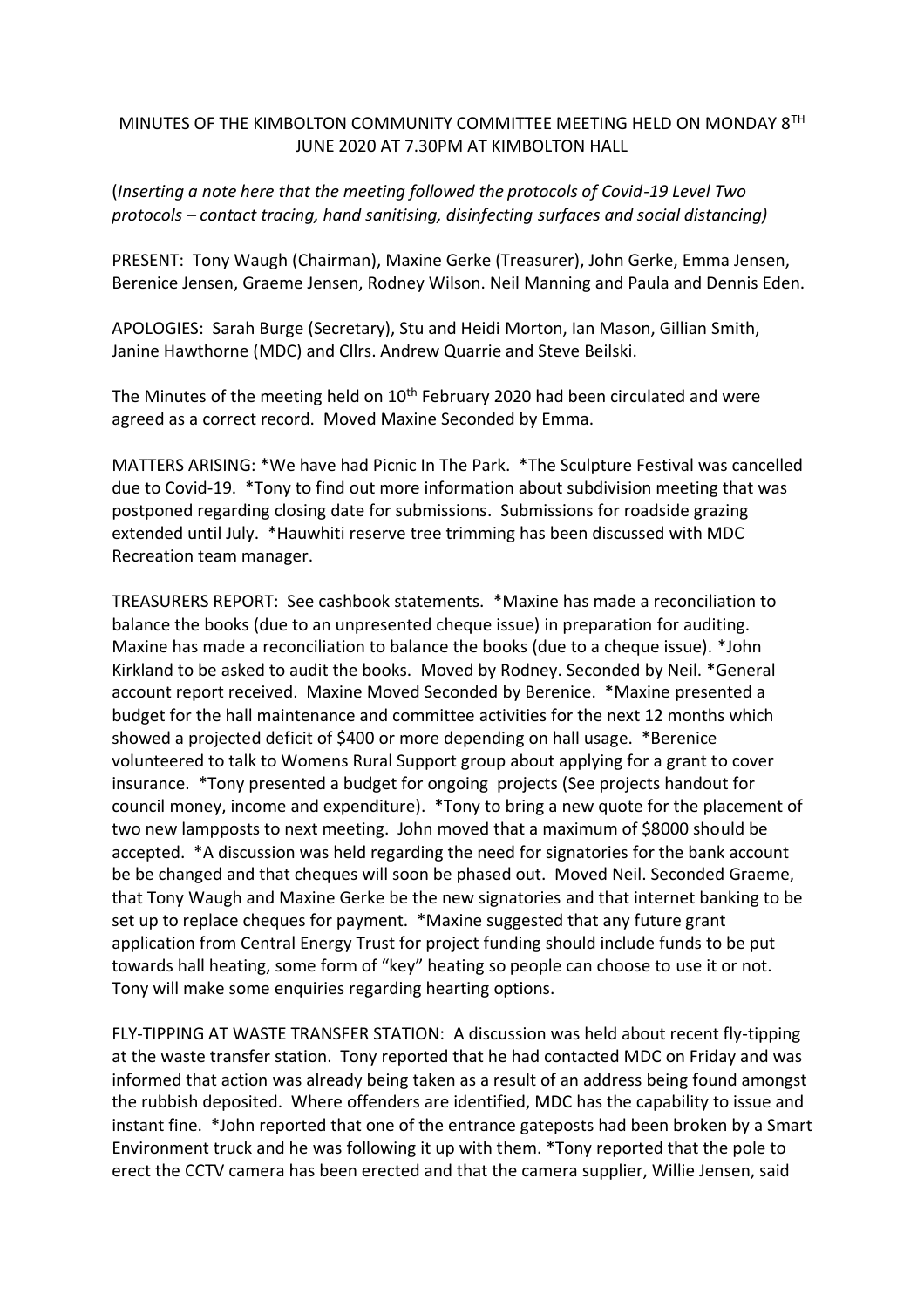he was about two months behind in installing the camera. \*Graeme suggested that the unused part of the refuse station be used for a green waste composting operation. Tony to look at options.

PICNIC IN THE PARK: This was a success. The band was great. About 20-30 people turned up. It would have been great to see more outside of the committee. Great day, sunny, lollipops and fizz left over.

LOOKOUT: Tony reported that the platform was complete with just the railing left and information signs to be erected, Rodney, Tony and Bill to complete a.s.a.p. \*New signage was underway and once finalised Tony will ask for assistance in choosing the best position for it to be mounted. Signage costs \$900 and will come out of the project budget.

## CCTV CAMERAS: (See Fly-tipping)

TELEPHONE DIRECTORY: Tony reported a quote for printing of \$500 for 200 books. He suggested selling credit-card size advertisements to pay for printing. \$50 per advertisement. 10 advertisers required to cover costs. Maxine suggested charging people who did not supply their number, if they want a copy. Free copies for people who contributed to directory. Tony to canvas potential advertisers.

COVID-19 SUPPORT: Tony and Sarah contacted the elderly people in the community to make sure everyone was supported. Neil felt very fortunate to live in Kimbolton, he got calls from neighbours offering to pick up groceries etc. \*A discussion was held regarding the need for a Civil Defence co-ordinator in the village as there is no one carrying out that role at present. Jeff Graeme who lives nearby to Cross Hills is the EOC Manager for MDC. The question was asked, who is responsible for manning the Civil Defence radio located at the Kimbolton School? John to follow up. Tony to find out about MDC role.

MID-WINTER EVENT: Janine announced an approved \$1000 per community for a post-Covid19 event. Spending on alcohol will not be funded. Can be accessed until the 30<sup>th</sup> of September. \*Suggestions put forward for a community event were get together in hall, film night, family day at Domain, quiz night, talent show. After considerable discussion it was decided to hold a simple family 'Come to and Talk' evening at the hall as it was considered that people would feel the need to reconnect with the community without any additional activity. This would be a free entry "Reconnecting – Pride in Our Community" evening on Saturday 11<sup>th</sup> July starting at 7.30pm with pizza and chips provided by Morunga, Hansens and the Hotel. Neil to talk to Colleen at Hotel. Tony to talk to Morunga and Café. Perhaps someone to play the organ later in the night, RSVP required for catering purposes. Emma to design a ticket.

2020/21 PROJECTS: Tony outlined the progress on projects coming up. \*CCTV cameras (see earlier discussion). \*Additional lamppost placement (see earlier discussion). \*Footpath Lookout – Tony thought that the original proposed for the lookout was too elaborate for the site, so he has asked for alternative quotes for a simple concrete floor and bench seat. It was felt that a simpler construction would also result in surplus funds then being available